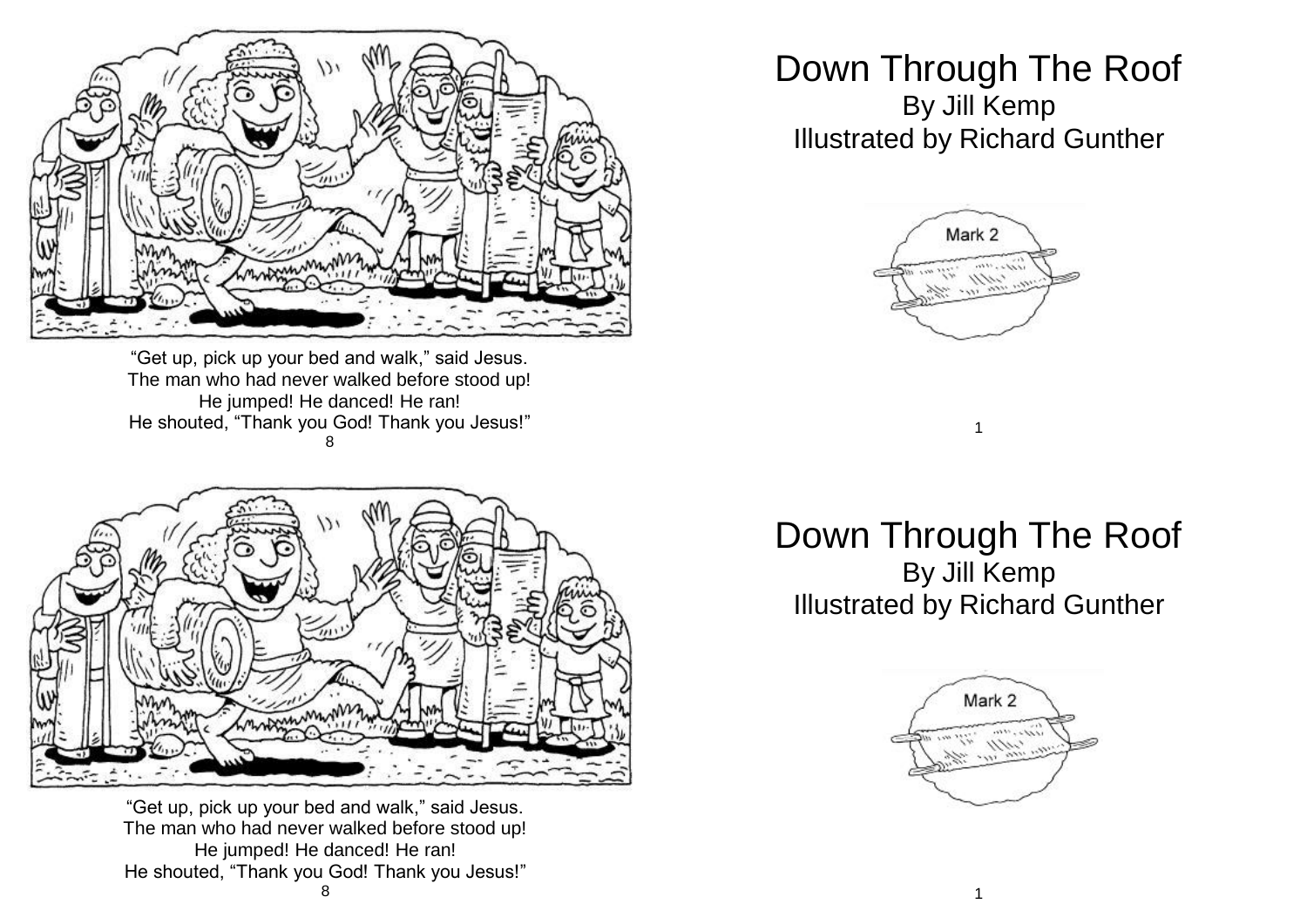

A man who couldn't walk lay on his mat every day. He heard that Jesus made sick people better. One day Jesus came to a house in his town. "I wish I could go and see Jesus," he said sadly. 2



"What do you want?" asked Jesus. "Jesus I want to be able to walk. I know you make sick people better. Please help me," he said. 7



A man who couldn't walk lay on his mat every day. He heard that Jesus made sick people better. One day Jesus came to a house in his town. "I wish I could go and see Jesus," he said sadly.



"What do you want?" asked Jesus. "Jesus I want to be able to walk. I know you make sick people better. Please help me," he said.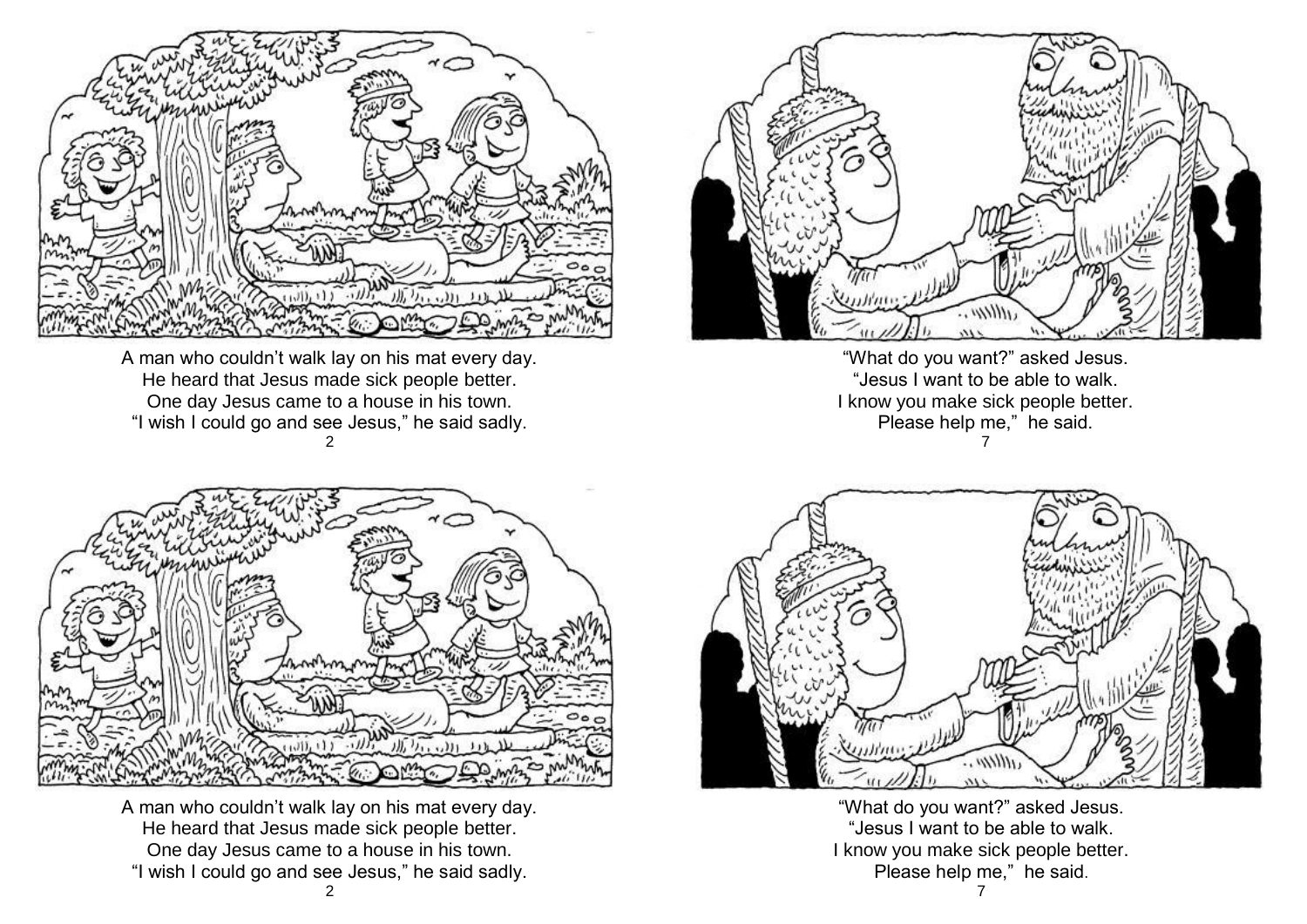

Carefully they lowered the man down on ropes. People moved back to make room. He landed right in front of Jesus! Jesus smiled at him. 6



Carefully they lowered the man down on ropes. People moved back to make room. He landed right in front of Jesus! Jesus smiled at him.



His friends said, "We will carry you. Jesus can make you better. You must see Jesus! Hold on tight!" They picked up his bed and off they went. 3



His friends said, "We will carry you. Jesus can make you better. You must see Jesus! Hold on tight!" They picked up his bed and off they went.